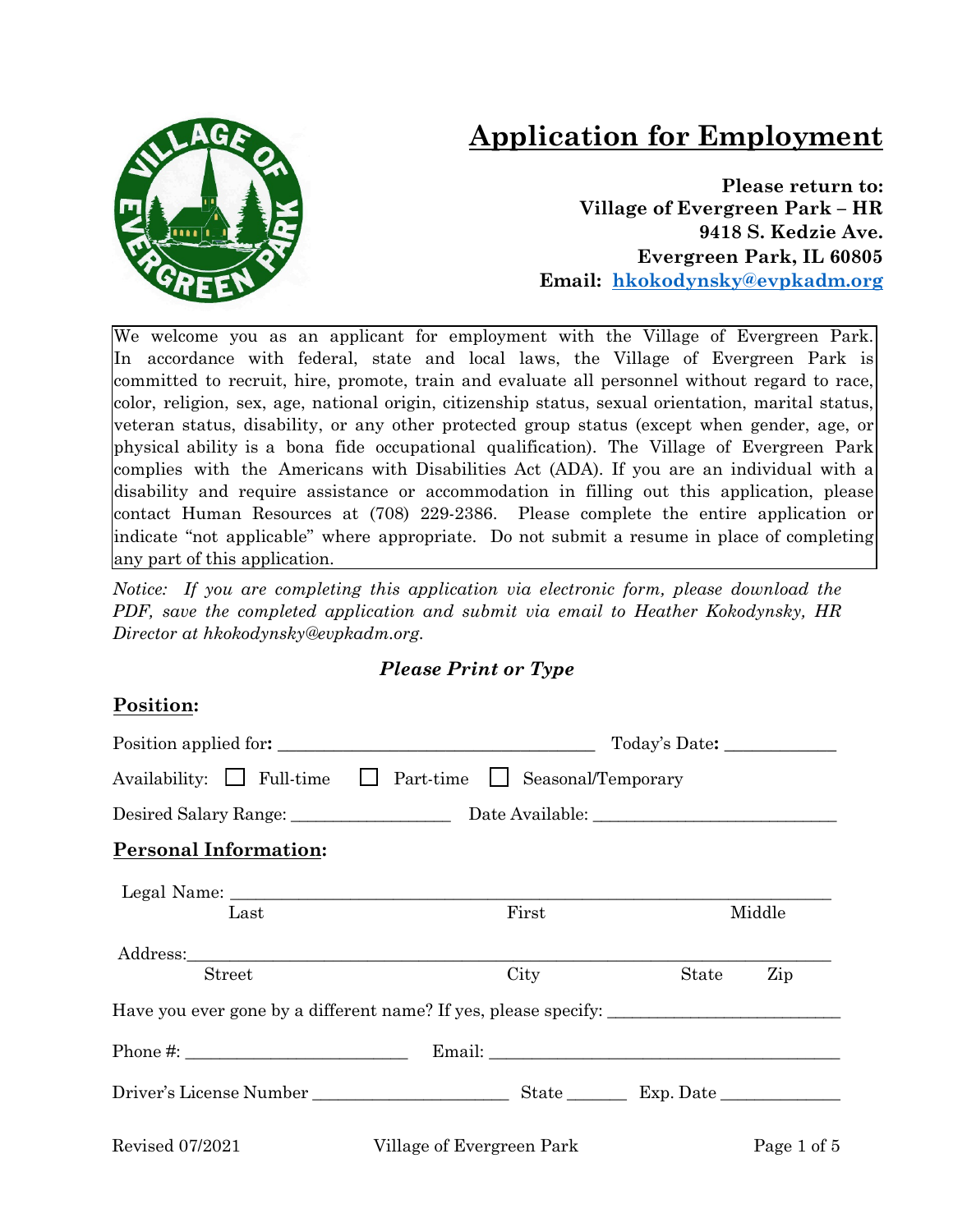## **General Information**:

|                                                                                                   | If employed, can you provide proof of authorization to work in the U.S.? $\Box$ Yes |                                 |                      | $\square$ No   |
|---------------------------------------------------------------------------------------------------|-------------------------------------------------------------------------------------|---------------------------------|----------------------|----------------|
|                                                                                                   | Are you at least 18 years of age? $\Box$ Yes $\Box$ No                              |                                 |                      |                |
|                                                                                                   | How were you referred to the Village of Evergreen Park?                             |                                 |                      |                |
|                                                                                                   | Have you ever been employed by the Village of Evergreen Park? $\Box$ Yes $\Box$ No  |                                 |                      |                |
|                                                                                                   |                                                                                     |                                 |                      |                |
|                                                                                                   | Have you ever been terminated or asked to resign from a job? $\Box$ Yes $\Box$ No   |                                 |                      |                |
|                                                                                                   |                                                                                     |                                 |                      |                |
| <b>Education and Other Training:</b>                                                              |                                                                                     |                                 |                      |                |
|                                                                                                   |                                                                                     |                                 |                      | City, State    |
| High School Degree Earned? $\Box$ Yes $\Box$ No If not, have you passed GED? $\Box$ Yes $\Box$ No |                                                                                     |                                 |                      |                |
| School                                                                                            | Name/City, State                                                                    | No. of<br>Years/Credit<br>Hours | Did you<br>Graduate? | Degree/Diploma |
| College                                                                                           |                                                                                     |                                 |                      |                |
| Vocational/Business                                                                               |                                                                                     |                                 |                      |                |
| Other/Graduate<br>School                                                                          |                                                                                     |                                 |                      |                |

Are you a veteran of the U.S. Military? If yes, provide Branch of Service: \_\_\_\_\_\_\_\_\_\_\_\_\_\_\_\_\_\_\_\_\_\_\_\_\_\_\_\_\_\_\_\_\_\_\_

List any special courses, seminars, workshops, training sessions, licenses, certificates, and/or professional memberships applicable to the position you are applying for:

 $\_$  , and the set of the set of the set of the set of the set of the set of the set of the set of the set of the set of the set of the set of the set of the set of the set of the set of the set of the set of the set of th \_\_\_\_\_\_\_\_\_\_\_\_\_\_\_\_\_\_\_\_\_\_\_\_\_\_\_\_\_\_\_\_\_\_\_\_\_\_\_\_\_\_\_\_\_\_\_\_\_\_\_\_\_\_\_\_\_\_\_\_\_\_\_\_\_\_\_\_\_\_\_\_\_\_\_\_\_\_\_\_\_\_\_\_\_ \_\_\_\_\_\_\_\_\_\_\_\_\_\_\_\_\_\_\_\_\_\_\_\_\_\_\_\_\_\_\_\_\_\_\_\_\_\_\_\_\_\_\_\_\_\_\_\_\_\_\_\_\_\_\_\_\_\_\_\_\_\_\_\_\_\_\_\_\_\_\_\_\_\_\_\_\_\_\_\_\_\_\_\_\_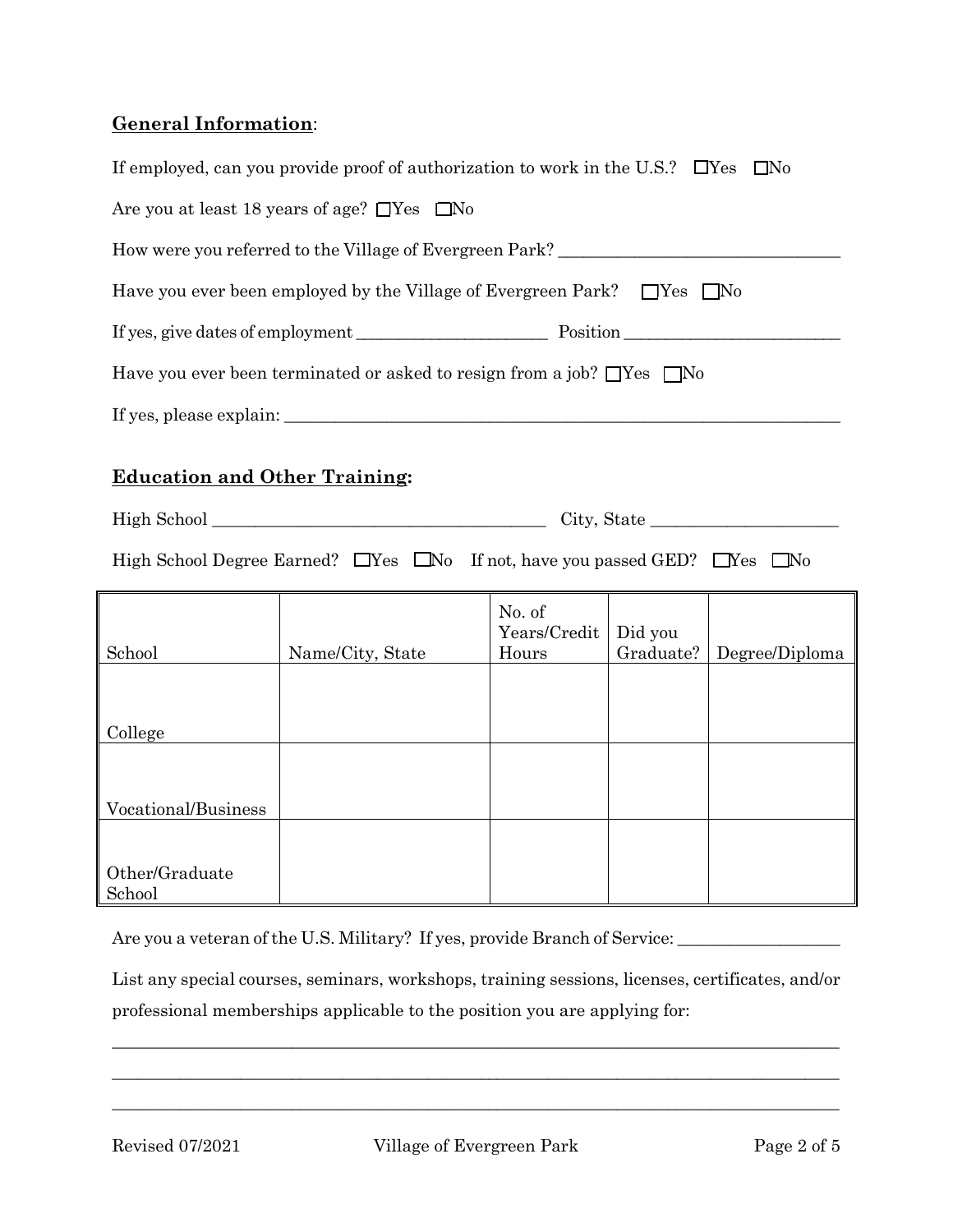| Name of<br>Company:                           |                      |                                                                                                                      | From:                                                  |            |      |
|-----------------------------------------------|----------------------|----------------------------------------------------------------------------------------------------------------------|--------------------------------------------------------|------------|------|
| Address:                                      |                      |                                                                                                                      |                                                        | Month      | Year |
| Telephone:<br>Supervisor's<br>Name and Title: |                      | <u> 1989 - Johann Barn, amerikan bernama di sebagai pengaran bernama dan bernama dalam pengaran bernama dalam pe</u> | To:                                                    |            |      |
| Your Title:                                   |                      |                                                                                                                      |                                                        | Month      | Year |
| Your Duties:                                  |                      |                                                                                                                      | Full-<br>Time<br>Part-<br>time<br>Hours<br>per<br>week |            |      |
|                                               |                      |                                                                                                                      |                                                        |            |      |
| May we contact<br>this employer?              | $\Box$ Yes $\Box$ No | <u> 1989 - Johann Barn, amerikansk politiker (d. 1989)</u>                                                           |                                                        |            |      |
| Name of                                       |                      |                                                                                                                      |                                                        |            |      |
| Company:                                      |                      |                                                                                                                      | From:                                                  |            |      |
| Address:                                      |                      |                                                                                                                      |                                                        | Month Year |      |
| Telephone:<br>Supervisor's<br>Name and Title: |                      | <u> 1989 - Jan James James, amerikansk politik (d. 1989)</u>                                                         | To:                                                    |            |      |
| Your Title:                                   |                      |                                                                                                                      |                                                        | Month Year |      |
| Your Duties:                                  |                      |                                                                                                                      | Full-<br>Time<br>Part-<br>time<br>Hours<br>per         |            |      |
|                                               |                      |                                                                                                                      | week                                                   |            |      |
| May we contact<br>this employer?              | $\Box$ Yes $\Box$ No |                                                                                                                      |                                                        |            |      |

**Employment History**: Please begin with your most recent employer.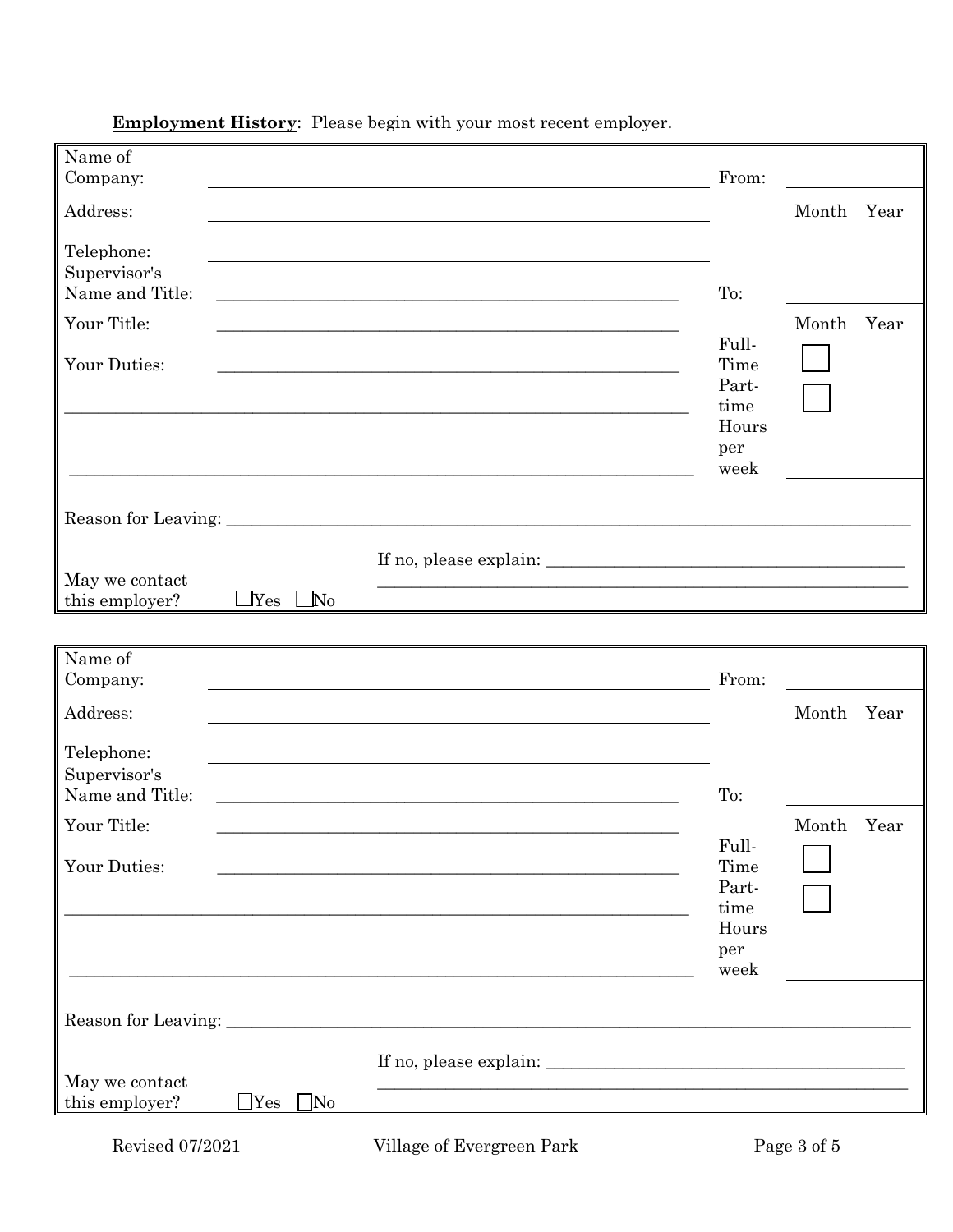| Name of<br>Company:                                      |                                                                                                                      | From:                                                  |       |      |
|----------------------------------------------------------|----------------------------------------------------------------------------------------------------------------------|--------------------------------------------------------|-------|------|
| Address:                                                 |                                                                                                                      |                                                        | Month | Year |
| Telephone:<br>Supervisor's<br>Name and Title:            | <u> 1989 - Johann Stein, marwolaethau a bhann an t-Amhainn an t-Amhainn an t-Amhainn an t-Amhainn an t-Amhainn a</u> | To:                                                    |       |      |
| Your Title:                                              |                                                                                                                      |                                                        | Month | Year |
| Your Duties:                                             |                                                                                                                      | Full-<br>Time<br>Part-<br>time<br>Hours<br>per<br>week |       |      |
| May we contact<br>this employer?<br>$\Box$ Yes $\Box$ No |                                                                                                                      |                                                        |       |      |

Please explain any periods of unemployment between the jobs listed above:

**Professional References**: Please list three professional references whom you have

\_\_\_\_\_\_\_\_\_\_\_\_\_\_\_\_\_\_\_\_\_\_\_\_\_\_\_\_\_\_\_\_\_\_\_\_\_\_\_\_\_\_\_\_\_\_\_\_\_\_\_\_\_\_\_\_\_\_\_\_\_\_\_\_\_\_\_\_\_\_\_\_\_\_\_\_\_\_\_\_\_\_\_\_\_ \_\_\_\_\_\_\_\_\_\_\_\_\_\_\_\_\_\_\_\_\_\_\_\_\_\_\_\_\_\_\_\_\_\_\_\_\_\_\_\_\_\_\_\_\_\_\_\_\_\_\_\_\_\_\_\_\_\_\_\_\_\_\_\_\_\_\_\_\_\_\_\_\_\_\_\_\_\_\_\_\_\_\_\_\_ \_\_\_\_\_\_\_\_\_\_\_\_\_\_\_\_\_\_\_\_\_\_\_\_\_\_\_\_\_\_\_\_\_\_\_\_\_\_\_\_\_\_\_\_\_\_\_\_\_\_\_\_\_\_\_\_\_\_\_\_\_\_\_\_\_\_\_\_\_\_\_\_\_\_\_\_\_\_\_\_\_\_\_\_\_

known for at least one year.

| Name | Company/Title | Phone Number | Email Address |
|------|---------------|--------------|---------------|
|      |               |              |               |
|      |               |              |               |
|      |               |              |               |
|      |               |              |               |
|      |               |              |               |
|      |               |              |               |